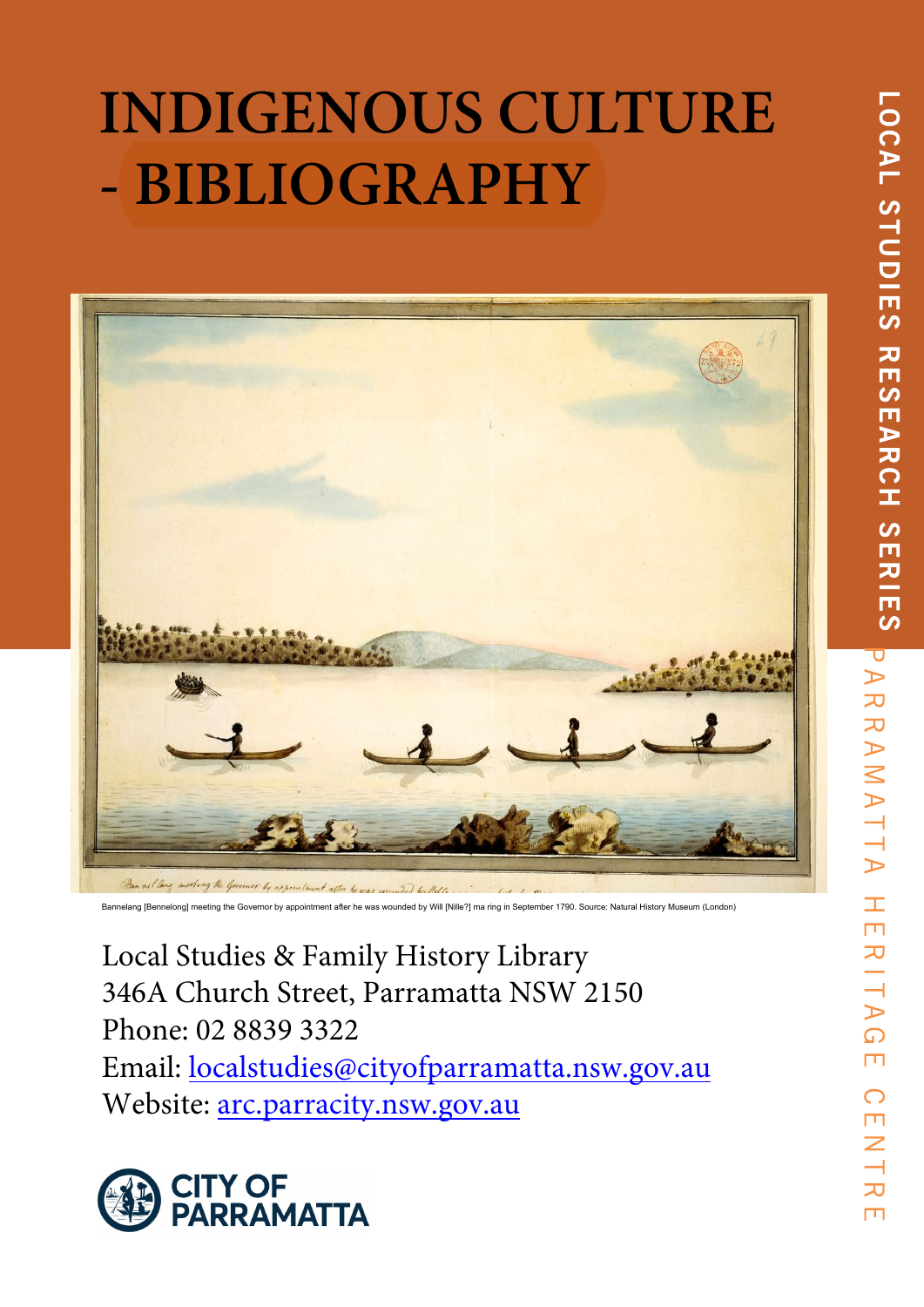# **RESEARCHING YOUR ABORIGINAL ANCESTRY**

*Aboriginal and Torres Strait Islander people in Commonwealth records: a guide to records in the Australian Archives ACT Regional Office.* Shelf Location: **LS 016.30589915 AUS**

Archives Authority of New South Wales. **A guide to New South Wales Archives relating to Aboriginal people.** Shelf Location: **LS 027.630899915 ARC**

**Black routes through the library: a guide to Aboriginal family and local history resources relating to NSW.** Shelf Location: **LS 929.1089915 BLA**

**'My heart is breaking': a joint guide to records about Aboriginal people in the Public Record Office of Victoria and the Australian Archives Victorian Regional Office.**

Shelf Location: **LS 16.99450049915 AUS**

Thinee, Kristy and Bradford, Tracy. **Connecting kin: guide to records.** Shelf Location: **LS 362.8298 THI**

# **Darug Tribal Aboriginal Corporation**

One of this organization's main objectives is to trace the family history of Darug people and to collect information about individuals with Darug ancestry. Persons wanting advice about identifying their Darug background should contact this group for assistance.

**Darug Tribal Aboriginal Corporation** P.O. Box 441 Blacktown NSW 2148

### **Link-Up**

Link-Up services assist with the process of family tracing and reunion for members of the Stolen Generations. Their services include:

- research required for accessing family and personal records;

- obtaining copies of records;
- advice and support before records are read;
- locating family members; - arranging and assisting at family reunions;
- support and counselling

### **SEE ALSO:**

Australasian Birth, Death and Marriage Records, Probate & Naturalization Records subject guide

## **ABORIGINAL HISTORY & CULTURE**

Aboriginal & Torres Strait Islander Commission *Aboriginal people of New South Wales: Aboriginal Australia.* Shelf Location: **LS 306.0899915 ABO**

Attenbrow, Val. *Parramatta Park: management and interpretation of Aboriginal sites stage 1.* Shelf Location: **LS 719.32099441 ATT**

Australian Heritage Commission *Ask first: a guide to respecting indigenous heritage places and values* Shelf Location: **LS 363.69 ASK**

Australian INFO International *Australian Aboriginal Culture.* Shelf Location: **LS 306.0899915 AUS**

Brook, Jack and Kohen, James. *The Parramatta Native Institution and the Black Town: a history.* Shelf Location: **LS 994.413 BRO**

# Brook, Jack.

*Shut out from the world: the Hawkesbury Aborigines Reserve and mission 1889-1946.* Shelf Location: **LS 994.42 BRO**

### Brook, Jack. *Shut out from the world: the Sackville Reach Aborigines Reserve and mission 1889-1946.* Shelf Location: **LS 994.42 BRO**

Buscombe, Eve. *Portraits of the Aborigines.* Shelf Location: **LS 759.994 BUS**

Carr, Julie. *The captive white woman of Gipps Land.* Shelf Location: **LS 994.502 CAR**

Connor, John. *The Australian Frontier Wars 1788-1838.* **Shelf Location: LS 355.00994 CON**

Dallas, Mary *Parramatta City Council Aboriginal cultural heritage study: report to Parramatta City Council* Shelf Location: **LS 305.89915 PARR**

Dunn, Cathy *Miryyal: Budawang Aborigines featured in church records.* Shelf Location: **LS 9305.89915 DUNN**

*The Encyclopaedia of Aboriginal Australia: Aboriginal and Torres Strait Islander history, society and culture.* Shelf Location: **LS 994.0049915 ENC & CD-ROM**

Flynn, Michael. *Parramatta and the Aboriginal clans of the Sydney Region: 1788-1845.* Shelf Location: **LS 994.4102 FLY \***

**Flynn, Michael Place of Eels: Parramatta & the Aboriginal People of the Sydney Region.**  Shelf Location: **LS 994.4102 FLY** 

Guider, Michael *Aboriginal History of Auburn Municipality* Shelf Location: **LS 994.41 GUI**

Guider, Michael *Aboriginal sites of the Parramatta River catchment area* Shelf Location: **LS 363.6909944 GUI**

Hall, Robert A. *The black diggers.* Shelf Location: **LS 940.530899915 HAL**

Hinkson, Melinda. *Aboriginal Sydney : A guide to important places of the past and present.* Shelf Location: **LS 919.441 HIN**

Ho, Wei-ying *Indigenous Australians in Western Sydney, Vol 6, No 3, 1995* Shelf Location: **LS 994.40049915 LIV**

*In sad but loving memory: Aboriginal burials and cemeteries of the last 200 years in NSW.* Shelf Location: **LS 363.750899915 INS**

Holroyd City Council **Darug: the people that live between the mountains and the sea** Shelf Location: **LS CD-ROM**

Isobel. *Nanbaree.* Shelf Location: **LS A823.3 ISO**

Keats, N.C. *"Wollumbin: The creation and early habitation of the Tweed Brunswick and Richmond Rivers of N.S.W.* Shelf Location: **LS 994.43 KEAT**

Kohen, James. *Aborigines in the West.* Shelf Location: **LS 305.8991509441 KOH** 

Kohen, JL. *The Aborigines of Western Sydney.* Shelf Location: **LS 305.8991509441 KOH**

Kohen, James. *The Darug and their neighbours: the traditional Aboriginal owners of the Sydney region***.** Shelf Location: **LS 305.8991509441 KOH**

McBryde, Isobel. *Guests of the Governor: Aboriginal residents of the First Government House.* Shelf Location: **LS 305.89915 MACB**

McDonald, Rowena. *Between two worlds: the Commonwealth government and the removal of Aboriginal children…: an Australian*